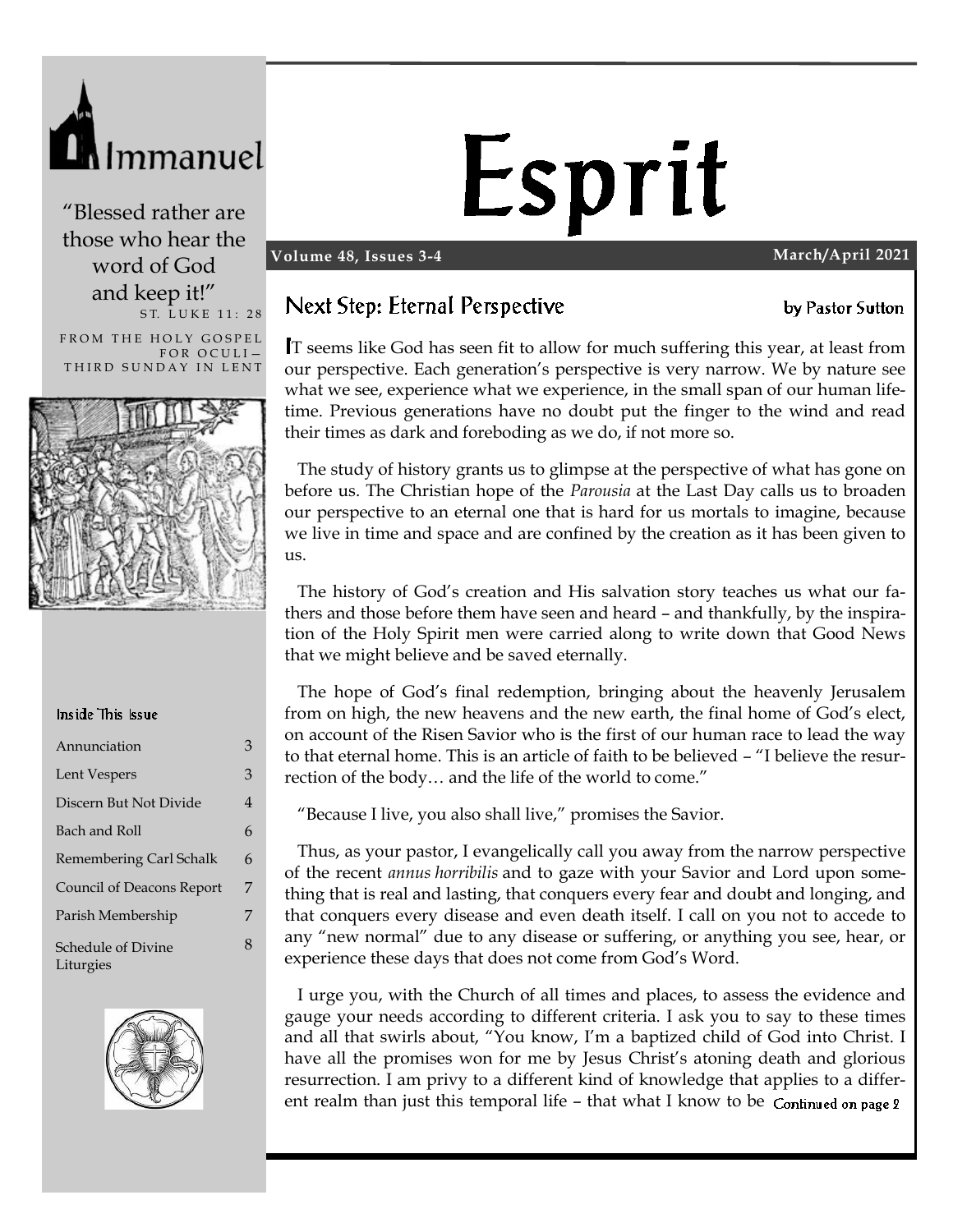#### Immanuel Evangelical Lutheran Church

IELCTH.org

ielcth

@ielcth @ielc\_th

645 Poplar Street Terre Haute, IN 47807-4203

> Phone: 812.232.4972 Fax: 812.234.3935

**Rev. Jacob R. Sutton**, *Pastor* pastor@ielcth.org

**Rev. Gary W. Schultz**, *Kantor* kantor@ielcth.org

> **Rev. Philip G. Meyer,** *Pastor Emeritus*

**Sem. Brendan G. Harris,** *Vicar* vicar@ielcth.org

> **Stacy Gibbens***, Administrative Assistant* stacy.gibbens@ielcth.org

Esprit is the informational and educational newsletter of Immanuel Evangelical Lutheran Church.

*Esprit de corps* indicates a sense of union and of common interests and responsibilities, as developed among a group. Our community of Immanuel is centered in the Lord Jesus Christ as He comes to us in the Holy Scriptures and the Sacraments.

Immanuel Evangelical Lutheran Church is an historic and centrally located parish—called, gathered, and strengthened by Christ's Word and Sacraments confessional in doctrine, evangelical in orientation, orthodox in liturgy, cosmopolitan in membership; serving the Terre Haute community and the students of Indiana State University and Rose -Hulman Institute of Technology, and reaching out to the nations since 1858 as a parish of the Lutheran Church—Missouri Synod.

#### Continued from page 1

true, about my life, about my hopes, my fears, my death, my future resurrection, is what Christ tells me to be true. And so, with God's help through the work of the Holy Spirit, I am going to walk forward through this world listening only to the voice of my Good Shepherd, and not to anything else."

We allowed ourselves  $-$  admittedly all of us  $-$  out of fear of the unknown, and in a good faith attempt to appreciate science (a gift from God, rightly used), to honor the emperor, to be a good neighbor and to love those truly endangered by the covid virus, to take truly unprecedented steps. We shut down who could and could not come to Divine Service in person.

 Out of fear, we allowed the government to tell us to side-line the Church's ministry, to lock doors, to limit attendance, and presume to tell us that live-streaming services and virtual presentations are adequate substitutes for the real presence of Christ in the ministry of the Gospel through God's healing Word and sacraments.

 When Vicar Keller and I turned off the live-stream last Easter Day after the Divine Service, in which only eight souls attended in person due to the governor's apparent restrictions, we both wept profusely in the Sacristy. There was immense sadness that day. It was not a joyful Easter day. You were not there. No virtual numbers game of hits on "Facebook" really means anything. It's all a façade: virtual reality is no reality. We did have your prayers, we did have the angels, the archangels, and all the company of heaven. But we did not have you to talk to, to hug, to greet, to sing with, to comfort, to absolve, to feed Christ's risen Body and Blood to.

 We must never again be tempted to think that the world can no longer accommodate the ways and deeds of historic, biblical Christianity, as if the gifts of Christ given out in the way He instituted are obsolete and have no place. It is important from a purely human perspective to assess risk in a sensible manner. It has always been impossible to hold public worship with zero risk to physical health. But to hold the Divine Service and not be open to all who come entails grave dangers of a spiritual nature. We reap what we sowed then, even here: we taught you to avoid coming to Divine Service. Yet, your attendance at the King's feast is asked for. It's time to move on. Thus this article is to encourage you to a better perspective, God's eternal perspective.

Changes in society – for whatever the reason – are not to norm the

#### **Page 2 Esprit**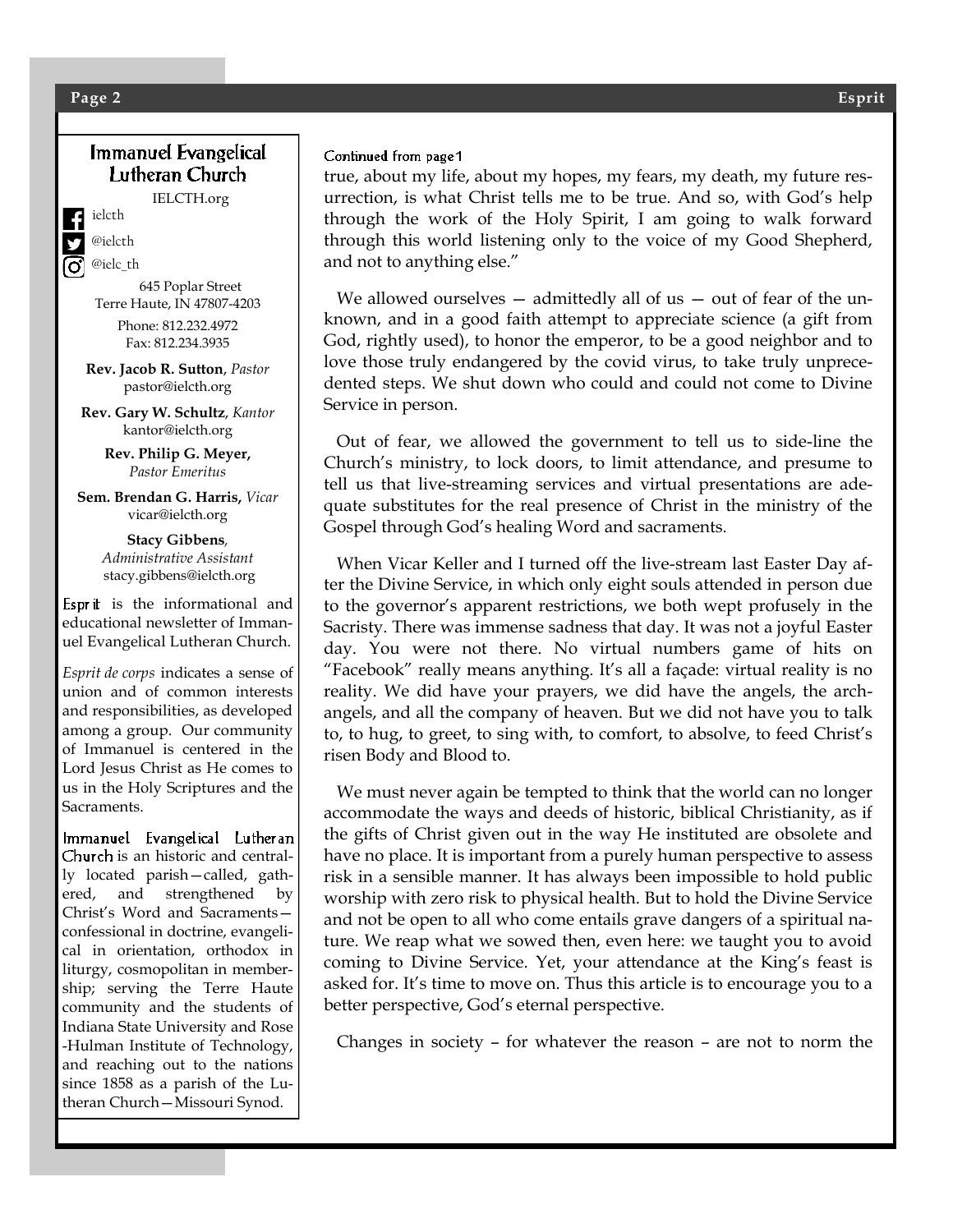#### **Volume 48, Issues 3-4 Page 3**

conduct of Word and Sacrament ministry in the Church. Recognize that Christian faith and life are not "virtual" and never have been. The Lord Jesus "became flesh, and dwelt among us" (St. John 1.14).

 That same Lord comes to you today through tangible, touchable, earthly, objective means – preaching, water, bread, wine. The gifts of Christ are given from mouth to ear, from hand to mouth, through the called minister's preaching and teaching and distribution of the Sacraments. The Church – all of us in the body of Christ – are governed by the unchanging Word of God, the mandate and institution of Christ, to which we are bound at all times to return.

 Jesus Christ is by no means afraid of meeting with us, and wants us to have no fear in meet-

ing with Him: "Let us then with confidence draw near to the throne of grace, that we may receive mercy and find grace to help in time of need" (Hebrews 4.16).

 This is our way forward now. The next step in this year and onward is to have the eternal perspective on things the Scriptures teach us –

that death to this life is not the final say, not the "end" of all things, but rather the blessed portal to life immortal. How good we Christians confess it is for the recently deceased Christian, relieved of the struggle of this life, to be granted a blessed end from this world to the next!

> Even though we certainly miss them! We will enjoy eternity with them and with Christ! Do we believe what we say, what God has taught us?

> Come home to Immanuel, that is, return in repentance and a fearless faith in the enduring promises of God that He has a home for you with forgiveness and grace to help you in this and every time of need. The Divine Service here at Immanuel is that home (Sundays at 10:30am, Tuesdays at 6pm, on festival days, or by private appointment if you cannot come on Sunday or Tuesday).

 Your eternal salvation is in heaven with Christ – where forgiveness of sins leads. The Lord is even now preparing that place for you, along with your fellow Christians, and you will indeed follow your Lord Jesus there as His baptized, believing child to live with Him for all eternity. <sub>®</sub>

## Into His Death and Resurrection: On Holy Baptism

Thursday, March 25 Divine Service 7pm

Annunciation

Lent Vespers 2021 Wednesdays at 7pm



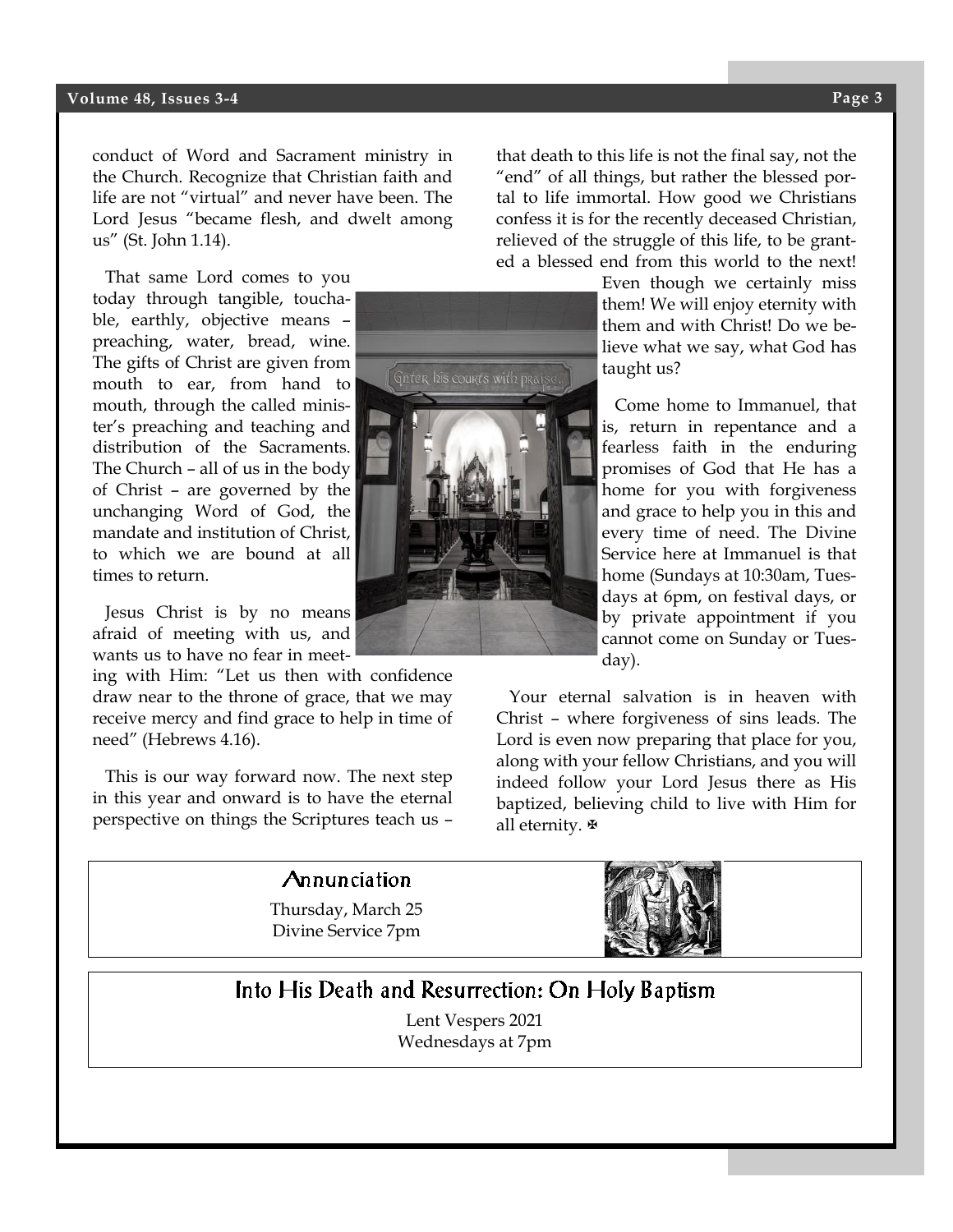#### Discern But Not Divide by Vicar Harris

**WHEN** we speak about Jesus, we often use titles for Him such as Son of God or Son of Man. We talk about Him sometimes emphasizing His divinity, sometimes His humanity. So which is it? Which is more important?

 To answer this question in short, I would say: yes. The Church has always spoken about "two natures in Christ:" Jesus is fully God and fully man. Jesus is equally both natures in the same person of Jesus Christ. This formula was laid out for us in dogmatic terms by the ecumenical Council of Chalcedon in 451. We speak of two natures divine and human—within the single person of Jesus Christ,

who is both fully God and fully man. The Athanasian Creed (*LSB* 319) makes this abundantly clear for us when it says "Therefore, it is the right faith that we believe and confess our Lord Jesus Christ, the Son of God, is at the same time both God and man… although He is God and man, He is not two, but one Christ."

 So why bring up this basic doctrine? This is second nature for us: of course Jesus is the Son of God and Son of Man; if He weren't, there wouldn't be church. Well, if you would humor me, I would like to remind us of the centrality of this doctrine. Because it is central, it concerns and colors everything we deal with in our lives. Jesus Christ is Lord and He is God, yet He is a man with flesh and blood like you and me.

 But how can this be? Martin Chemnitz, a sixteenth-century Lutheran father and a chief theologian behind the *Formula of Concord*, recounts various ways that the Church Fathers explained this great mystery using similes in his work, *The Two Natures in Christ* (St. Louis: Concordia Publishing House, 2007; p. 88-89).

 The Scriptures talk of Jesus as the "Sun of righteousness," so the fathers commonly used

> the sun as an analogy, because it has two parts: the sun itself and the sunlight. The sunlight is ethereal, you cannot touch it or catch it in a bottle, but we know that it's real because it warms things. We know where the sunlight comes from, we can trace the light back to that literal celestial body that burns in the sky. We can identify two parts: the solar body that is the sun and the sunlight which emanates from it. We can't

divide them. We simply call the whole thing the sun.

 In the same way, Jesus Christ is both God and man, with two natures: divine and human. We can discern two natures, but in practice, we only see Jesus.

 But how does this affect me? Another analogy the fathers employed is the union of body and soul. The body is our physical flesh and blood—that vessel that holds your consciousness. The soul is our rational capability, self-awareness, and emotion, (what we often refer to as our "head" and "heart.") These are two essential parts of a human being. A soul is not something we can touch or see. We know exists because we are alive. The body is a vessel for the soul. The soul animates the

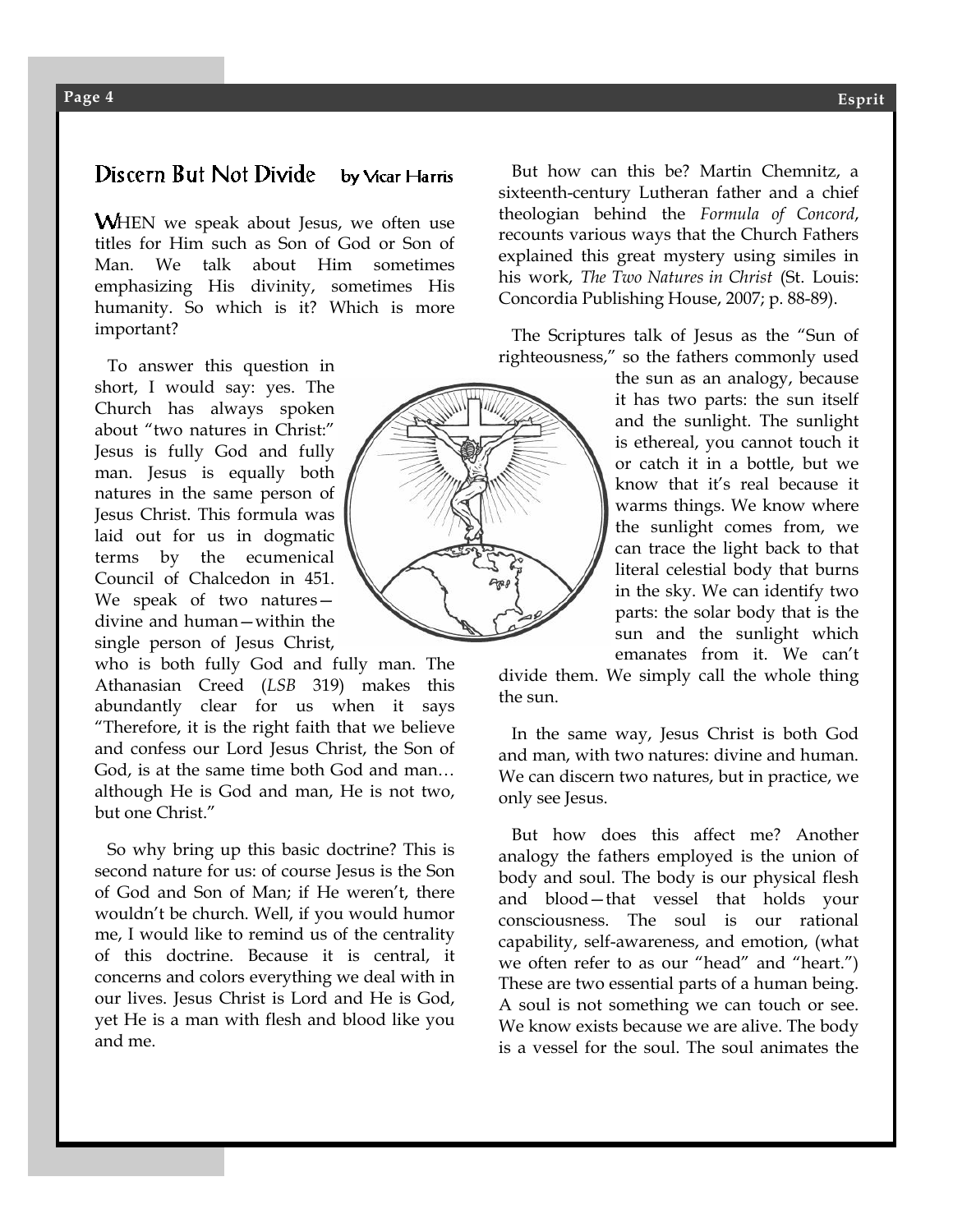body and allows it to move, yet without a body it has no form. They complete one another.

 When someone dies, there is an unnatural division where the soul is rent from the body. God did not create us this way, and He did not intend for sin, death, or the division of the body and soul. Jesus came in both body and soul, as God and man, to right this wrong. This is why we must always teach the resurrection of the dead and the Second Coming of Christ on the last day. We are not meant to dwell forever as bodiless souls floating around in the heavens. The Lord ultimately intends for a new creation where soul is reunited with body, and both are finally perfected by the Blood of Christ and His atonement on the Cross, where these things can be finally and fully realized.

 St. Gregory of Nazianzus, an early Church Father, coined a useful axiom to help us



explain this necessity: "What has not been assumed has not been redeemed." Jesus had to assume human flesh and blood, a human soul and mind, in order to redeem it on the Cross. If Jesus had not become man, we would be without hope, unable to be saved.

 Jesus took on both a human body and soul and redeemed both elements of humanity, so that on that last day we might stand before Him as whole. Because Jesus loves our bodies *and* souls—He took on both and continues to have both—He wants us to take care of both. We cannot take care of ourselves by making healthy choices and taking care of our physical health alone. We cannot take care of ourselves

**Esprit** our homes. We are not taking care of ourselves by claiming to live purely spiritually and practicing religion solely from the comfort of if we neglect gathering together in-person and receiving the physical Body and Blood of Christ.

 Because we are body and soul, we must balance both and be ministered unto both by our Lord, who is master of all. As Jesus teaches us in St. Matthew 10: "Do not fear those who kill the body but cannot kill the soul. But rather fear Him who is able to destroy both soul and body in hell."

 If you do not treat your body well, your soul will likewise suffer. If you neglect your soul, your body will often follow suit (e.g. when you are extremely anxious, you might also feel sick). We must live our lives conscious of our humanly earthly existence, while also making sure to receive our daily bread from Jesus in the form of His gifts of Word and Sacrament.

 This is why we urge everyone to come to Church, physically and in-person: we are not to divide body and soul, we are not to divide the two natures in Christ, because to do so is death. We must be mindful of both needs and measure the risk of health against the essential spiritual medicine we receive in God's house. Thanks be to God that we have a Savior who is ever mindful of every last one of our needs and has died and been raised for us in both body and soul.

What God ordains is always good: His loving thought attends me; No poison can be in the cup That my physician sends me. My God is true; Each morning new I trust His grace unending, My life to Him commending. (*LSB* 760:3)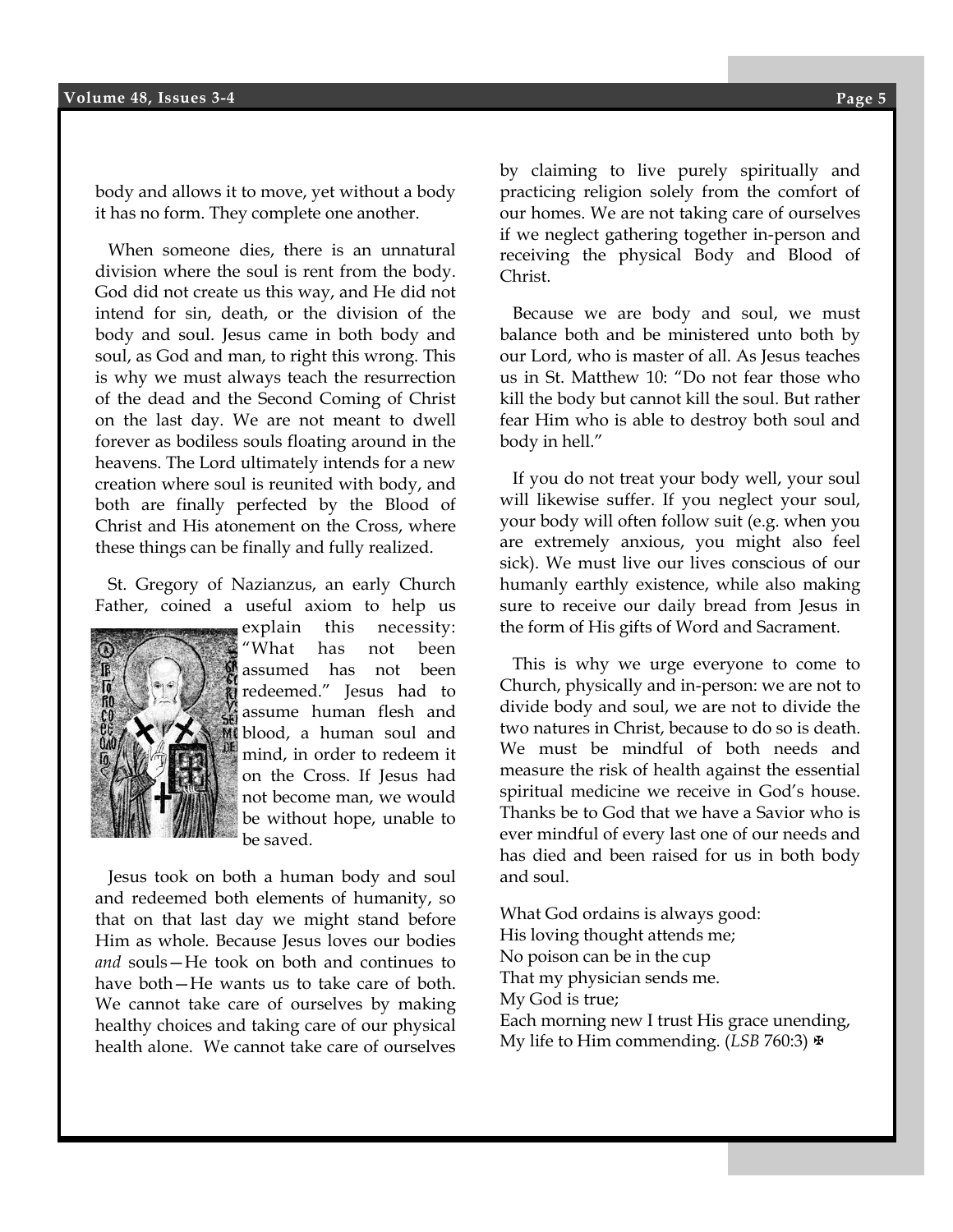#### Bath and Roll: The Church Year in Music

HE great Lutheran composer Johann Sebastian Bach (1685-1750) wrote a series of cantatas for each Sunday and festival of the liturgical year. Bach's cantatas are multi-movement compositions based on the theme of each Sunday proclaimed in the Scripture lessons of the day. These compositions are musical masterpieces that express Christian teaching through the church's calendar. Join us **Friday evenings, beginning April 9, at 7pm** in the Parish Center as we listen to selected Bach cantatas for the Easter season.  $\Phi$ 



#### Remembering Carl Schalk by Kantor Schultz

N January 24, the Transfiguration of Our Lord, our children at Immanuel sang a setting of "O Morning Star, How Fair and Bright" for a stanza of the hymn of the day; I also arranged a chorale prelude on "O God of God, O Light of Light" to include trumpet for the entrance hymn introduction. Both these settings were by Dr. Carl F. Schalk, professor emeritus at Concordia University Chicago. As I looked through the

bulletin before Divine Service, I was surprised that this got past my planning. Usually I try not to include two pieces by the same composer in one service. In a way, it turned out to be fitting as Dr. Schalk died that morning.

 Dr. Schalk was a force for Lutheran music in our day. I was privileged to have him as a guest lecturer for an influential class, "Survey of Christian Hymnody," taught by one of Dr. Schalk's students, Dr. James Freese at Concordia University Wisconsin. It was also great to hear Dr. Schalk's presenta-



tions at the LCMS Worship Conferences, the CUC Lectures in Church Music conferences, and the Bach Cantata series at Grace—River Forest, IL.

 Among his numerous books, Dr. Schalk's "Music in Early Lutheranism" introduced me to a number of important Lutheran composers who are often neglected in church music today.

 Most importantly, as influential as his scholarly lectures and writings were, he was a practical church musician. He composed

> and arranged music and hymns for various sizes of choirs and instrumental groups, many of which have been particularly useful to me in my work as a Kantor. There are many others who are more acquainted with his work,

but even in our limited connections he was influential to me.

 I am grateful for Dr. Schalk's scholarly work and musical compositions as gifts to proclaim Christ in music. The Lord giveth and the Lord taketh away. Blessed be the name of the Lord.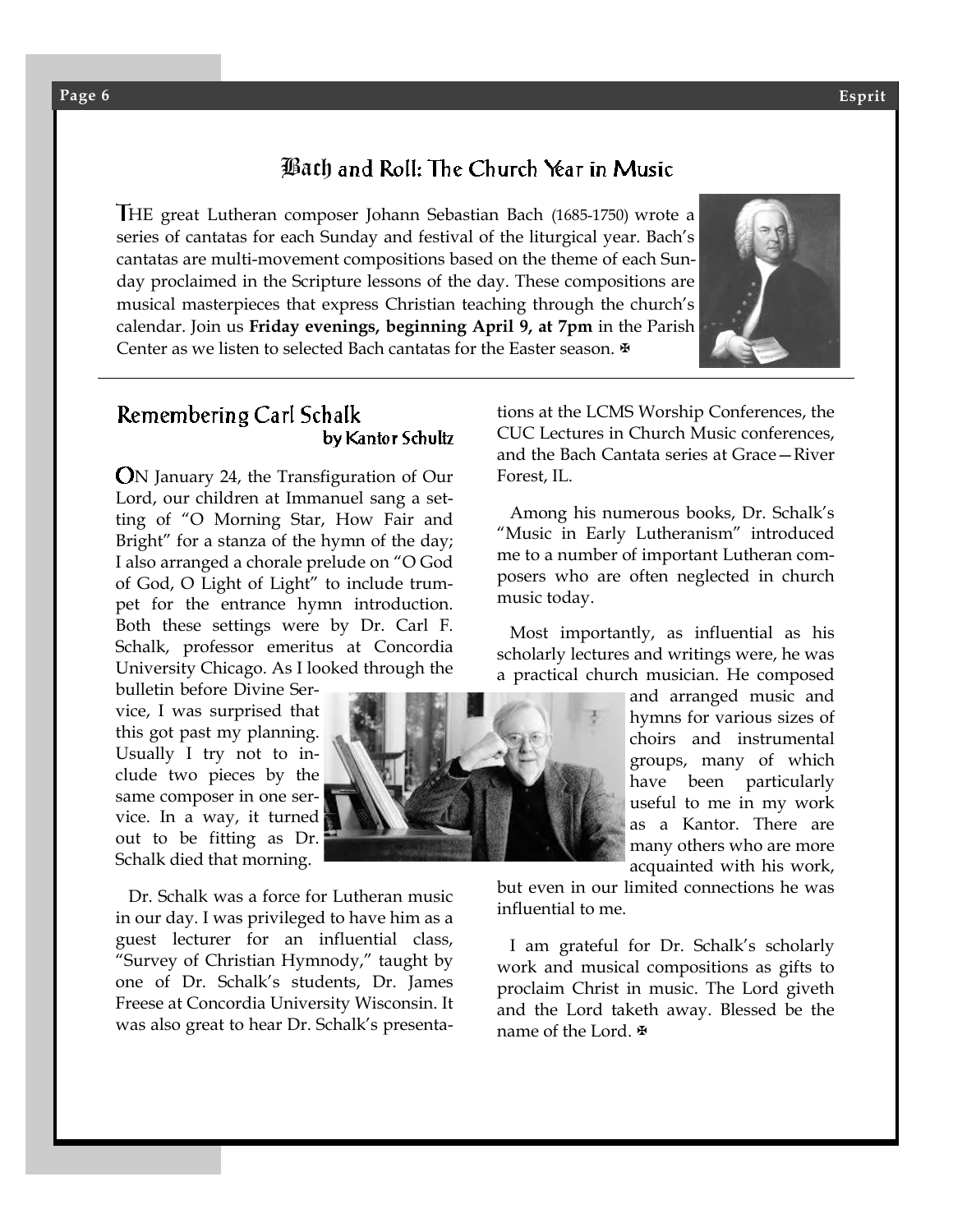#### Council of Deacons Report by Richard Monday

HE February 6 meeting opened with prayer for the congregation led by the pastor. All deacons, congregational assembly president Kris Bilyeu, Pastor Sutton, and Vicar Harris were present by Zoom computer meeting.

 Pastor Sutton reported on the Saturday children's catechesis class, adult catechesis that is ongoing, and on incoming transfers of new families to the parish. Pastor reported the transfer out of Michael, Katie, and Cecily Burris to Faith Lutheran Church, Bloomington. Pastor conducted the funeral on February 1 of Patsy Ann Eldridge, who died on January 27.

The Council proceeded to Board Reports:

- Education: Joe Eckardt reported that the YPI will be attending Higher Things in Michigan the week of July 20. Library shelving day will be scheduled in the next few months. A school research committee is being formed and will meet for the first time February 16. (Delayed to February 23 due to inclement weather.)
- Finance: John Schulz reported that receipts for January were healthy due to generous

giving. John discussed where all accounts finished for the last calendar year, and by God's grace we continue to be on sound financial ground.

- Property and Grounds: No report currently.
- Outreach/Fellowship: Matt Mathias reported that the OAF board will hold a Zoom meeting on February 10 to finalize Lenten midweek plans.
- Worship Support: No report currently.

 In new business, it was suggested that a "Christmas Decoration Committee" be formed to plan for the decoration of the Church for next year, to consider replacing some older decorations with new decorations, and to consider possible additions to our decorations. Please speak to Kris Bilyeu or to Pastor Sutton if you are interested in participating.

 The next regular meeting of the Council of Deacons is Saturday, March 6, at 7am. Other communicant members who wish to meet with the Council of Deacons to discuss special concerns, needs, or requests should make arrangements with the Chairman of the Council of Deacons prior to a scheduled meeting. ₩

| Immanuel Parish Membership |             |                                                                              |  |  |
|----------------------------|-------------|------------------------------------------------------------------------------|--|--|
| Wedding                    | December 30 | Conner Walts and Emily Kleman                                                |  |  |
| <b>Funeral</b>             | February 1  | Patsy Ann Eldridge - died January 27                                         |  |  |
| Transfer Out               | February 6  | Michael & Katie Burris; Cicily to Faith - Bloomington, IN                    |  |  |
| Transfer In                | February 21 | Michael & Amy Cracraft; Allie, Lexi, William<br>from Our Savior-Fishkill, NY |  |  |
|                            |             | Kevin & Casey Frank; Owen, Oliver<br>from Friendship - Champaign, IL         |  |  |
| Profession of Faith        | February 21 | Andrew Jacobson                                                              |  |  |